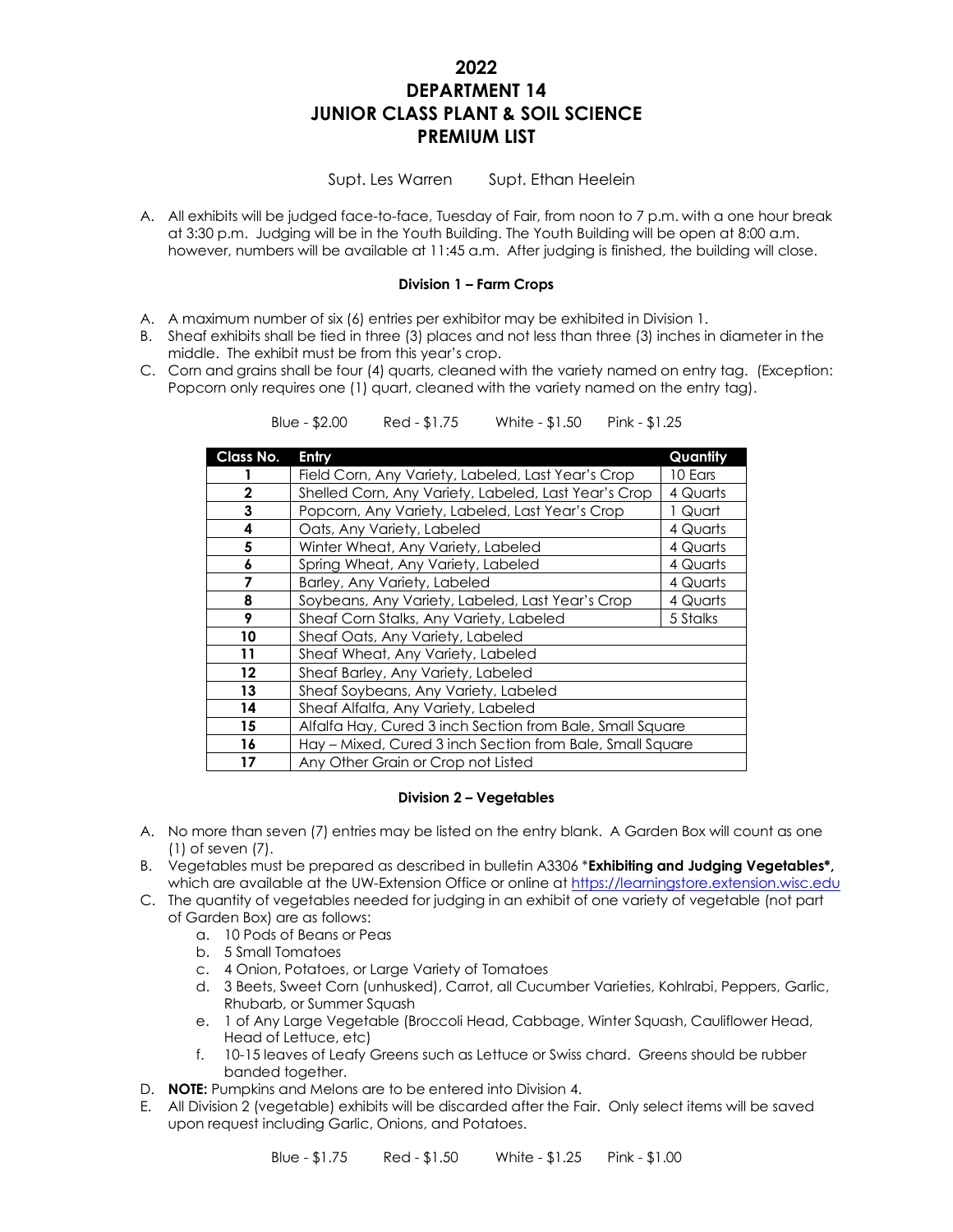| <b>Class No. Entry</b> |                    |
|------------------------|--------------------|
|                        | First Entry        |
|                        | Second Entry       |
|                        | <b>Third Entry</b> |
|                        | Fourth Entry       |
|                        | Fifth Entry        |
|                        | Sixth Entry        |
|                        | Seventh Entry      |

# **Division 3 – Garden Box**

- A. Garden Box Regulations are as follows:
	- a. Each kind of vegetable listed may only be used one time in the box.
	- b. Exhibitors who are in their first  $(1<sup>st</sup>)$  to third  $(3<sup>rd</sup>)$  year of exhibiting in the Garden Project need to have five (5) different varieties.
	- c. Exhibitors who are in their fourth (4<sup>th</sup>) year of exhibiting in the Garden Project or more need to have six (6) different varieties.
	- d. Boxes will be provided by the Fair.
- B. Quantities of each vegetable to be used in the Garden Box will be as follows:
	- a. 10 Pods of Bean or Peas
	- b. 3 Each of Beet, Carrot, Pickling Cucumber, Onion, Pepper, Tomatoes, Potatoes, Kohlrabi, Sweet Corn
	- c. 2 Each of Slicing Cucumbers
	- d. 1 Each of Cabbage, Squash, Broccoli, Cauliflower, Eggplant, or any other vegetable
- C. Vegetables must be prepared as described in bulletin A3306 \***Exhibiting and Judging Vegetables\*,**  which are available at the UW-Extension Office or online at [https://learningstore.extension.wisc.edu](https://learningstore.extension.wisc.edu/)

| Blue - \$1.75 | Red - \$1.50 | White - \$1.25 | Pink - \$1.00 |
|---------------|--------------|----------------|---------------|
|               |              |                |               |

| Class No. Entry |                    |
|-----------------|--------------------|
|                 | First Entry        |
|                 | Second Entry       |
|                 | <b>Third Entry</b> |

## **Division 4 – Herbs**

- D. Exhibit(s) must be from this year's growing season.
- E. Use bulletin 4-H 409 "**Nature's Herbs**" for growing and harvesting hints. Copies are available at the UW-Extension Office.
- F. One bunch is considered as four (4) stems tied together, not exceeding 9" in length.
- G. A collection of potted herbs should be potted in one pot which should not exceed 10" in width or 8" in height.

| Class No. Entry |                                                        |
|-----------------|--------------------------------------------------------|
|                 | Collection of 3 Herbs, Potted, Labeled                 |
|                 | Collection of 3 Bunches, Dried, each Bunch Labeled     |
|                 | Collection of 3 Bunches, Fresh Cut, each Bunch Labeled |
|                 | Bunch of Fresh Dill, Cut                               |

Blue - \$1.75 Red - \$1.50 White - \$1.25 Pink - \$1.00

#### **Division 5 – Fruits**

- A. A maximum of five (5) entries per exhibitor may be entered in Division 4.
- B. Entries must come from this year's growing season.
- C. The quantities of fruit needed for judging in an exhibit of one variety of fruit will be as follows:
	- a. 5 Apples, Pears, Peaches, or Plums
	- b. 3 Bunches of Grapes
	- c. 1 Watermelon, Muskmelon, or Pumpkin
	- d. ½ Pint of Strawberries, Raspberries, Cherries, or Any Other Berry (in your own container)
	- e. 5 of Any Other Fruit not listed